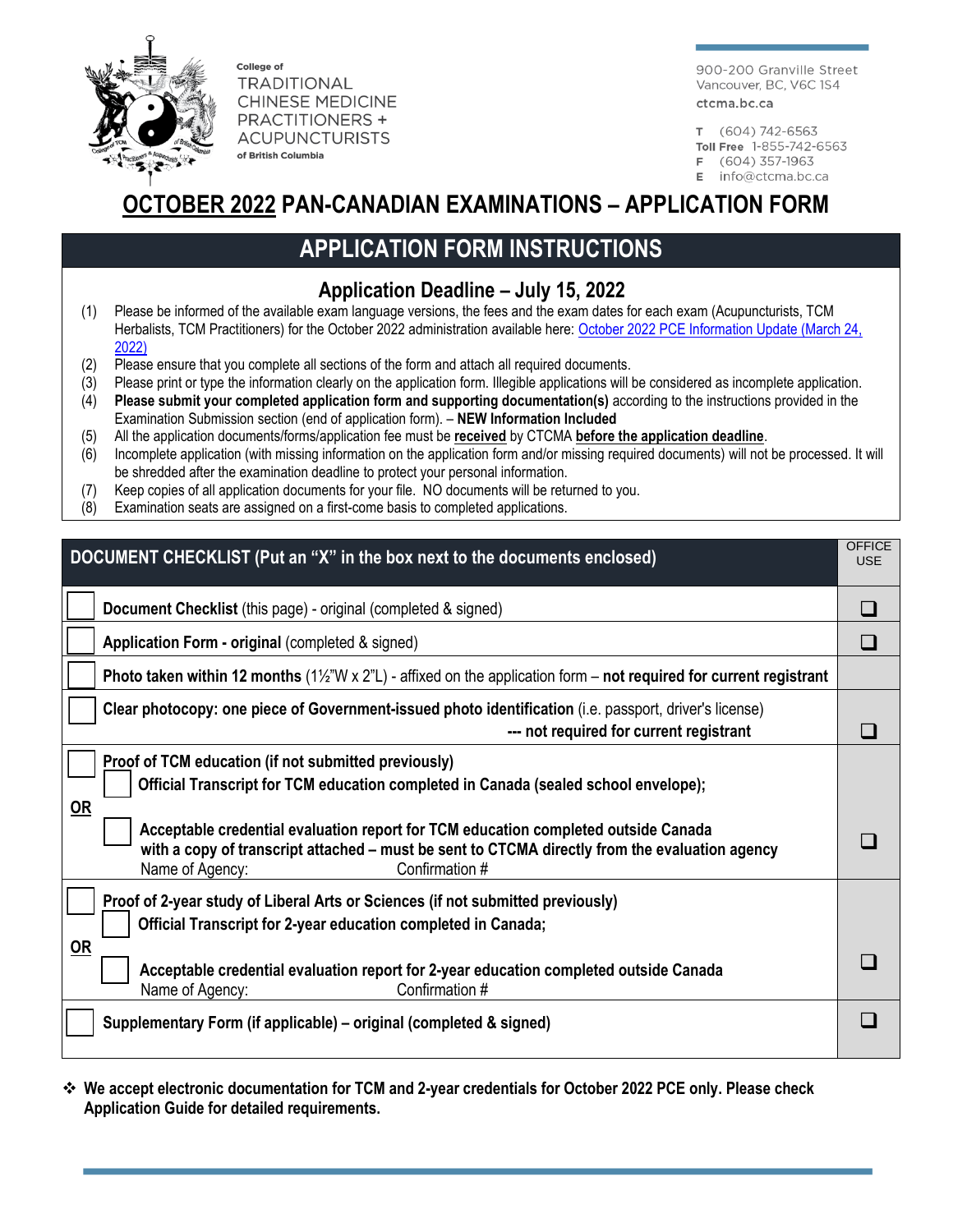## **1. PURPOSE OF APPLICATION**

**Please choose the examination(s) and the language version that you apply for:**

| <b>Examination</b>                       | Language                               | Is this your first time applying<br>for the examination? |  |
|------------------------------------------|----------------------------------------|----------------------------------------------------------|--|
|                                          | (Choose ONLY ONE for each examination) |                                                          |  |
| <b>PCE Acupuncturists - ACU</b><br>针灸师考试 | English                                | <b>First Time</b>                                        |  |
| 針灸師考試                                    | Simplified Chinese (简体)                | <b>Repeating</b>                                         |  |
|                                          | Traditional Chinese (繁體)               |                                                          |  |
| <b>PCE TCM Herbalists - HER</b><br>中药师考试 | English                                | <b>First Time</b>                                        |  |
| 中藥師考試                                    | Simplified Chinese (简体)                | Repeating                                                |  |
|                                          | Traditional Chinese (繁體)               |                                                          |  |
| <b>PCE TCM Practitioners - PRA</b>       |                                        | <b>First Time</b>                                        |  |
|                                          | English                                | <b>Repeating</b>                                         |  |

| <b>2. PERSONAL INFORMATION</b>                                                                                                                                                                                                                                                                                                             |    |                                                                   |                                                                                                                                |                                                                    |
|--------------------------------------------------------------------------------------------------------------------------------------------------------------------------------------------------------------------------------------------------------------------------------------------------------------------------------------------|----|-------------------------------------------------------------------|--------------------------------------------------------------------------------------------------------------------------------|--------------------------------------------------------------------|
| <b>Legal Last Name</b>                                                                                                                                                                                                                                                                                                                     |    | <b>Legal First Name</b>                                           |                                                                                                                                | Legal Middle Name (if any)                                         |
| <b>Previous Last Name</b><br>(only if different from legal name)                                                                                                                                                                                                                                                                           |    | <b>Previous First Name</b><br>(only if different from legal name) |                                                                                                                                | <b>Previous Middle Name</b><br>(only if different from legal name) |
| My current status with CTCMA (Please select ONE of the following only)<br><b>Current Registrant</b><br>Registration Number: ______________________<br>Previously applied for CTCMA registration/examination<br>Application Number: ____________________<br>Never applied for CTCMA registration/examination. This is my first application. |    |                                                                   | Please affix a<br>photo taken within 12 months here<br>$(1\frac{1}{2}$ " W x 2" L)<br>(Not required for<br>current registrant) |                                                                    |
| Date of Birth                                                                                                                                                                                                                                                                                                                              | MМ | DD                                                                | <b>YYYY</b>                                                                                                                    | <b>For Office Use</b><br><b>Applicant No.:</b>                     |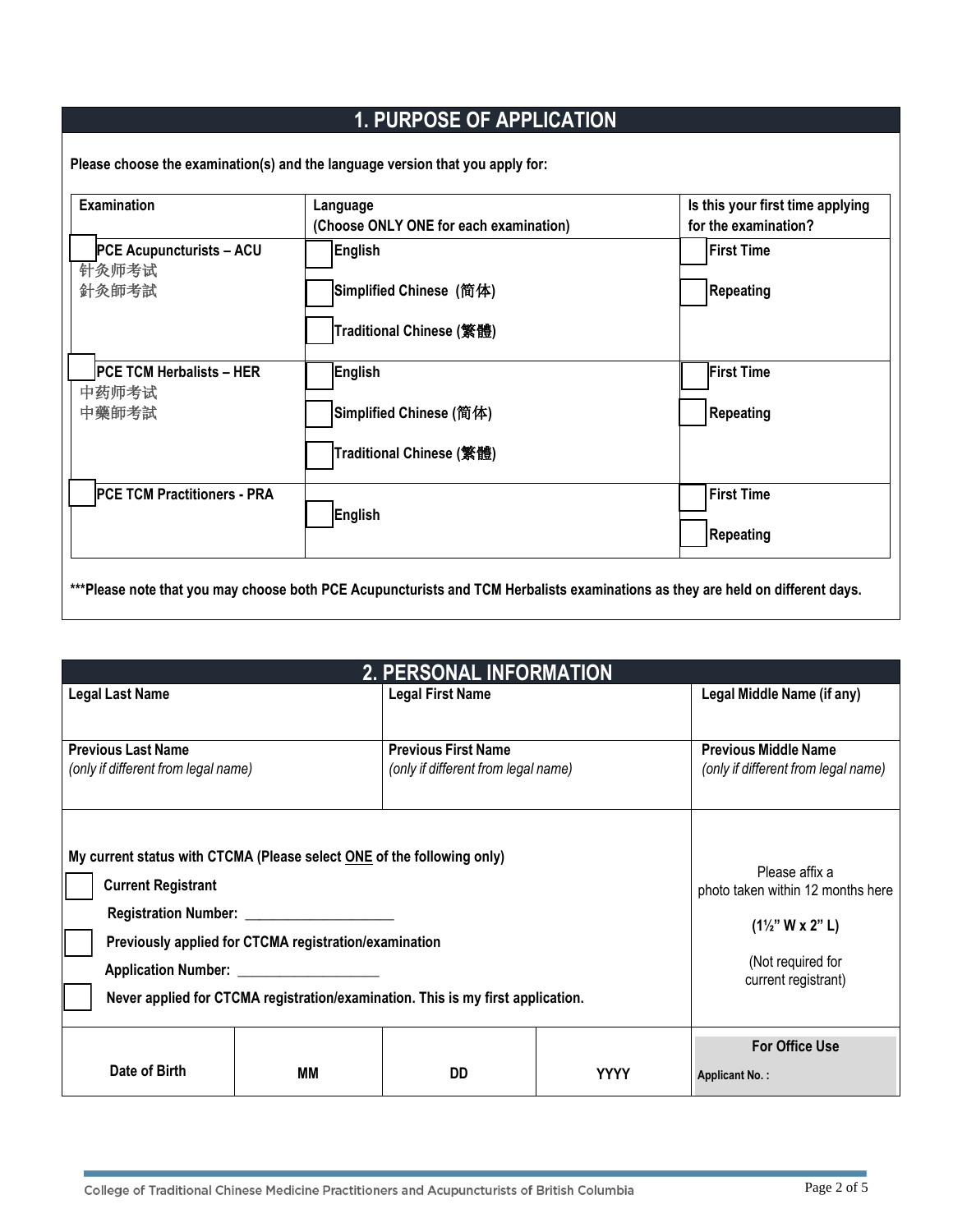# **3. EMAIL ADDRESS**

**Email (Mandatory):**

| 4. TWO-YEAR STUDY OF LIBERAL ARTS OR SCIENCES                                                                                                                                                                                                     |                                       |                         |                                  |
|---------------------------------------------------------------------------------------------------------------------------------------------------------------------------------------------------------------------------------------------------|---------------------------------------|-------------------------|----------------------------------|
| Detailed instructions are available on CTCMA website and Application Guide<br>2-year education completed within Canada: enclose an official transcript, OR<br>2-year education completed outside of Canada: enclose an original basic ICES report |                                       |                         |                                  |
| <b>Period</b><br>$(mm/yyy - mm/yyy)$                                                                                                                                                                                                              | Name and length<br>of Program (hours) | <b>Institution Name</b> | <b>Attendance</b><br>(check one) |
|                                                                                                                                                                                                                                                   |                                       |                         | Other<br>F/TI                    |
|                                                                                                                                                                                                                                                   |                                       |                         | Other<br>F/T<br>IP/T             |
|                                                                                                                                                                                                                                                   |                                       |                         | I F/T<br>Other<br><b>IP/T</b>    |
| Note: $F/T = Full-time$ $P/T = Part-time$ Other = neither full-time nor part-time                                                                                                                                                                 |                                       |                         |                                  |

| 5. TCM / ACUPUNCTURE EDUCATION AND TRAINING                                                                                                                                                                                                                                                                                    |                    |                         |                      |
|--------------------------------------------------------------------------------------------------------------------------------------------------------------------------------------------------------------------------------------------------------------------------------------------------------------------------------|--------------------|-------------------------|----------------------|
| Detailed instructions are available at CTCMA website and Application Guide                                                                                                                                                                                                                                                     |                    |                         |                      |
| TCM education completed in Canada: enclose an up-to-date official transcript in envelope sealed by school (with course hours - see<br>website for TCM transcript requirements) OR<br>TCM education completed outside Canada: ask ICES to send an original basic ICES report with TCM transcript attached directly to<br>CTCMA. |                    |                         |                      |
| <b>Period</b>                                                                                                                                                                                                                                                                                                                  | Name and length    | <b>Institution Name</b> | <b>Attendance</b>    |
| $(mm/yyy - mm/yyy)$                                                                                                                                                                                                                                                                                                            | of Program (hours) |                         | (check one)          |
|                                                                                                                                                                                                                                                                                                                                |                    |                         | Other<br>IF,         |
|                                                                                                                                                                                                                                                                                                                                |                    |                         | Other                |
|                                                                                                                                                                                                                                                                                                                                |                    |                         | IF/<br>P/I<br>lOther |
| Note: $F/T = Full-time$ $P/T = Part-time$ Other = neither full-time nor part-time                                                                                                                                                                                                                                              |                    |                         |                      |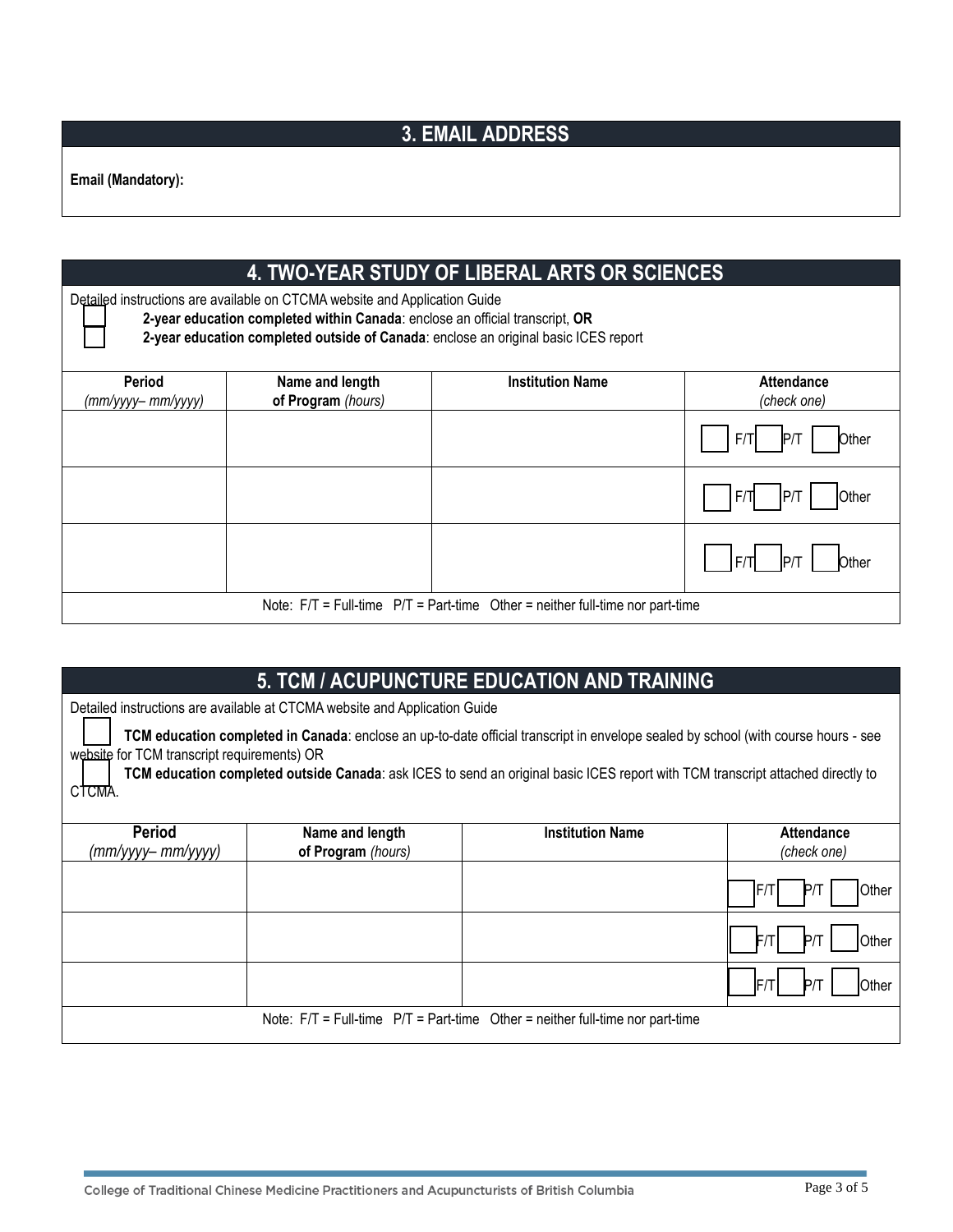| 6. Fee Chart (in Canadian Dollars) & PAYMENT PROCEDURE |                                 |                                      |  |
|--------------------------------------------------------|---------------------------------|--------------------------------------|--|
| <b>Examination Type(s)</b>                             | Application<br>(Non-refundable) | Examination<br>(plus applicable tax) |  |
| <b>PCE Acupuncturists Examination - ACU</b>            | \$200                           | \$915                                |  |
| <b>PCE TCM Herbalists Examination - HER</b>            | \$200                           | \$915                                |  |
| <b>PCE TCM Practitioners Examination - PRA</b>         | \$300                           | \$1258                               |  |

#### **The fees will be charged in two steps**:

Step 1: **Application Fee(s)** - Payment link(s) will be emailed to you upon receipt of your application package; Please pay the application fee(s) through the link(s) by the application deadline. Your application will not be processed until after payment is received.

**Step 2: Examination Fee(s)** –Payment link(s) will be emailed to you upon approval of your examination application. Please pay the examination fee(s) through the link(s) by the payment deadline indicated in the email. Approved candidates are not registered to participate in the examination until after payment is received.

#### **7. TERMS AND CONDITIONS**

CTCMA will cancel, without refund, an application or registration including forged or altered documents. The College reserves the right to verify educational credentials with the issuing institutions/authority, including, but not limited to, sending copies of transcripts to the institution/authority for verification and/or authentication. It is the sole responsibility of the applicant to provide sufficient information and proof to the satisfaction of CTCMA. In considering any applications, the Education and Examination Committee may require an evaluation by a panel and/or supplementary testing.

### **8. APPLICANT'S DECLARATION**

I, the information and statements made in or submitted with this application are true, complete and correct, and I make this declaration conscientiously believing it to be true and knowing that it is of the same force and effect as if made under oath. I also understand that misstatements or omissions of material facts may be cause for denial of this application, or for suspension or revocation of registration.

By signing this application, I authorize the College of Traditional Chinese Medicine Practitioners and Acupuncturists of British Columbia (CTCMA) to collect the personal information that I have provided in this application form and to use that personal information for the purposes of processing my application for the purposes of registration under the *Health Professions Act,* RSBC 1996, c. 183 and I consent to the disclosure of that personal information to Canadian Alliance of Regulatory Bodies of Traditional Chinese Medicine Practitioners and Acupuncturists (CARB-TCMPA) and Yardstick Assessment Strategies Inc. for the purposes of administrating the examination, processing my examination results and providing information regarding my examination results back to the CTCMA.

I agree to pay the College of Traditional Chinese Medicine Practitioners and Acupuncturists of BC the fees required for the examinations when payment is requested.

\_\_\_\_\_\_\_\_\_\_\_\_\_\_\_\_\_\_\_\_\_\_\_\_\_\_\_\_\_\_\_\_\_\_\_\_\_\_\_\_\_\_\_\_ Signature of Applicant

\_\_\_\_\_\_\_\_\_\_\_\_\_\_\_\_\_\_\_\_\_\_\_\_\_\_\_\_\_\_\_\_\_\_\_\_\_\_\_\_\_\_\_\_ **Date**